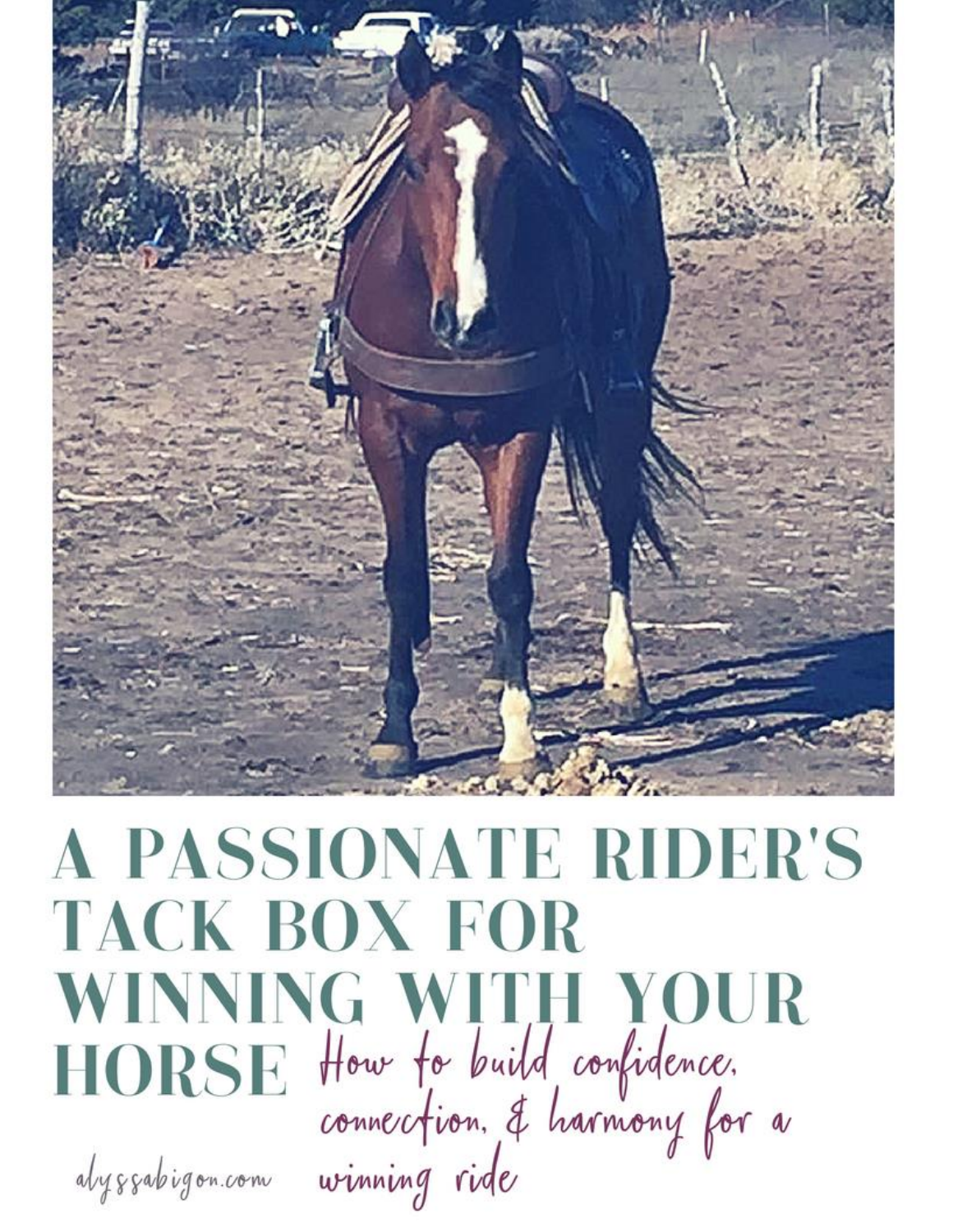# **WELCOME**

Are you a horse rider? Do you run barrels? Team rope? Competitive ride? Ride for pleasure? Is your success with your horse not at the level you want it to be? Have you bought a new horse to fix your problem and you're still in the same slump?

Are you currently struggling to reach the success you desire and you're not sure why?

Would you like to enjoy your time with your horse more and have it not feel so much like work?

Maybe there's a missing link I refer to as **Harmony** that you're missing!

*Alyssa here from AlyB's Horse Harmony.*

I help passionate riders build confidence and harmony with their horse to create a winning connection and enjoy the ride.

*"PASSION IS ENERGY. FEEL THE POWER THAT COMES FROM FOCUSING ON WHAT EXCITES YOU. " -OPRAH WINFREY*

I have a great passion for horses and helping others enjoy the ride and improve their horsemanship. I am very excited you are visiting my world and I am so glad you have taken a moment to see what I have to offer you for improvement with your skills!

If you are anything like me, then you are always striving to do more, become more and improve in your chosen event.

I hope you are smiling and nodding your head... there is lots of great information in the following pages, stay tuned for these mind opening topics:

- A little about me
- The idea of harmony with your horse
- Winning and goals what they really mean
- Mindset, skills and habits setting them straight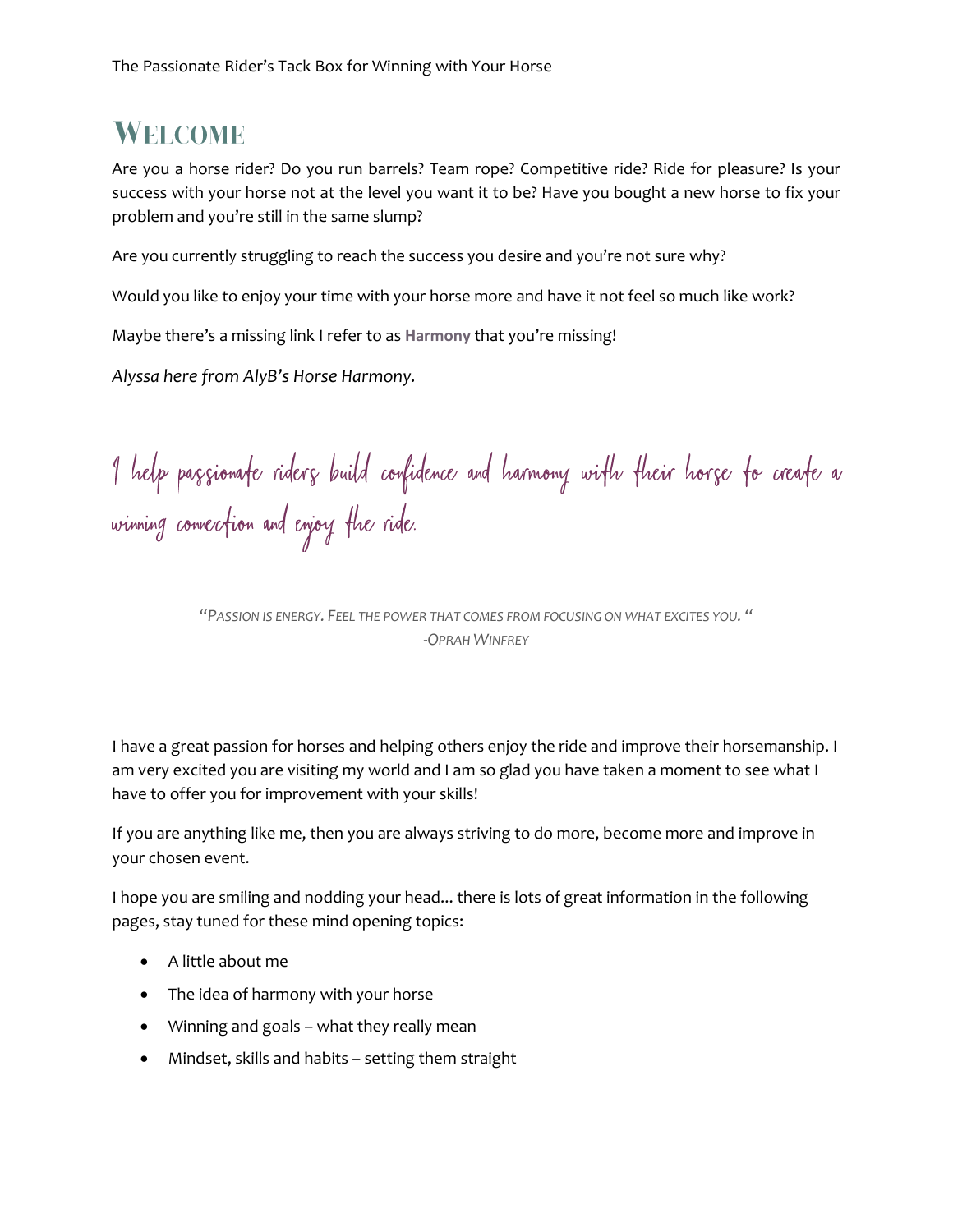

# **WHO IS ALYSSA (ALYB)?**

I grew up in California with access to a lot of horses. My father was very talented and very competitive; he made the NFR (National Finals Rodeo) - twice (1964 & 1965)! This was a great precedent to live up to! I was successful in junior rodeos and high school rodeo; during the summers of my high school years I would travel to amateur rodeos and compete in barrel racing.

At the beginning of my senior year, I lost an amazing mare in a trailer wreck. It was a huge setback but it also gave me the opportunity to strengthen my

mind, to work on myself and to build a future with another horse.

I accepted a job at an Oklahoma horse farm in 2003, thinking it would be a short stay on my way home to California. But here I am 15 years later and loving it!

I've now travelled extensively and worked for many different horse trainers and brokers. And I've found that a diverse background is helpful in assessing new situations with an open mind.

We each experience hills and valleys, but through this growth, I have found a deep passion and respect for horses, their talents and for helping people improve, enjoy and harmonize with their horse.

Though I always wanted to be a great team roper and successful barrel racer, I have taken a step back from competitive team roping. I still run barrels, train horses, and thoroughly enjoy my 'country' and 'cowboy' way of life. There is such a huge respect for tradition, hard work, and animals in this lifestyle, and I am proud to be living this life and sharing it with others!

I have previously beat cancer, and I believe you can do what you set your mind to. Battling cancer showed me how much control your mind has and how when you have goal and never lose focus you can and will succeed. I learned to seek strong bonds and find Harmony in my personal life and with my horses who had a huge part of my recovery. This has carried with me through my life and holds fast in the back bone of my horse training and program to help you become a winner and achieve your goals. You are never too old to learn, mature, change and improve; I learn every day in some way and pass all that on to other riders, like you.

As I've grown and matured, one of the greatest lessons has been learning to accept how sensitive and smart our horses are! And knowing we can reach our full riding potential when we trust and respect our horses, create Harmony, and forge a strong bond.

Keep reading and get ready to enjoy your Ride in Harmony.

Aly B.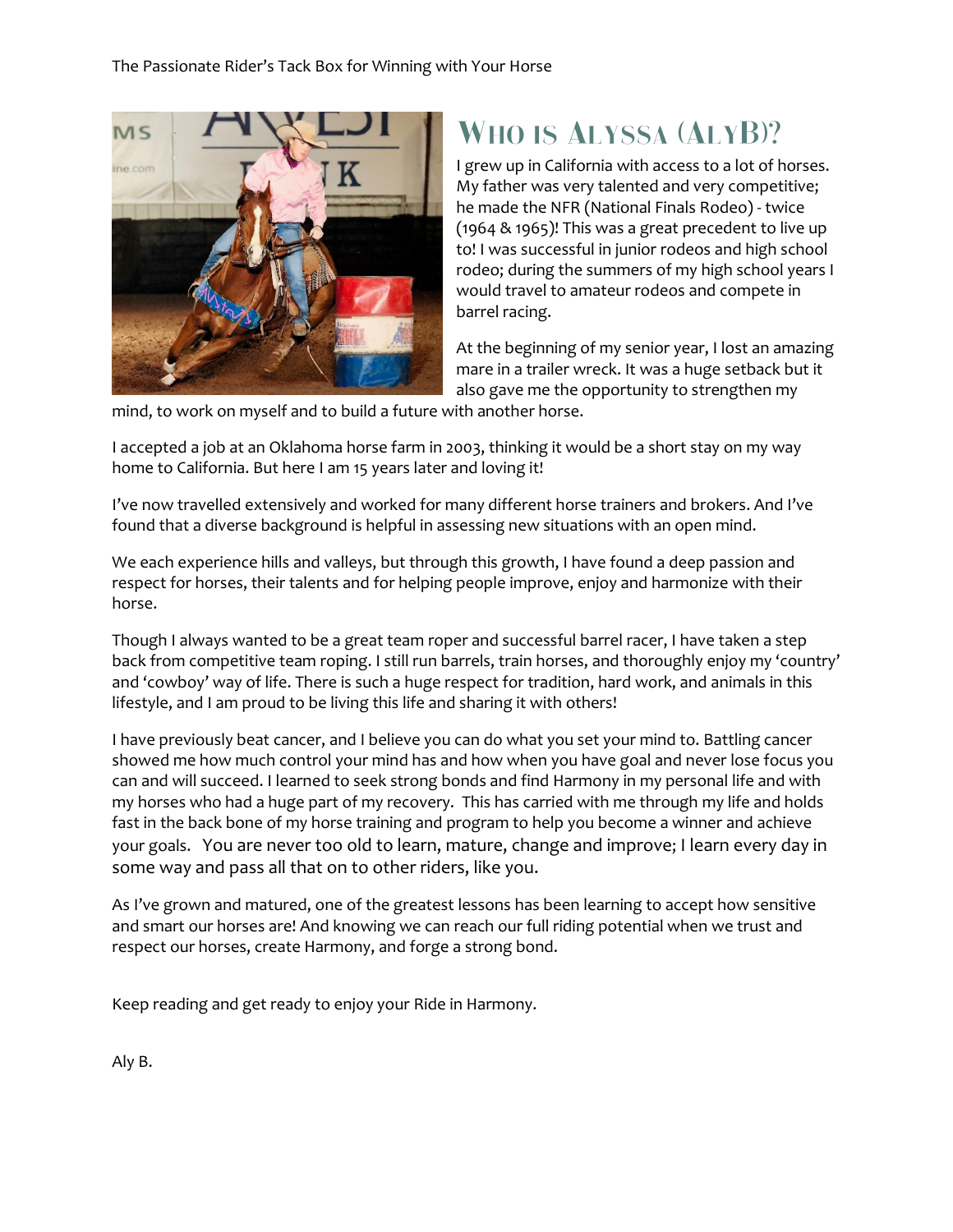The Passionate Rider's Tack Box for Winning with Your Horse



# WINNING

Let's talk about winning or as I prefer to say - *PERSONAL SUCCESS*

What is winning to you? Let me know if this is first place in your event, growing your or your horse's confidence, or something else that is your personal "win".

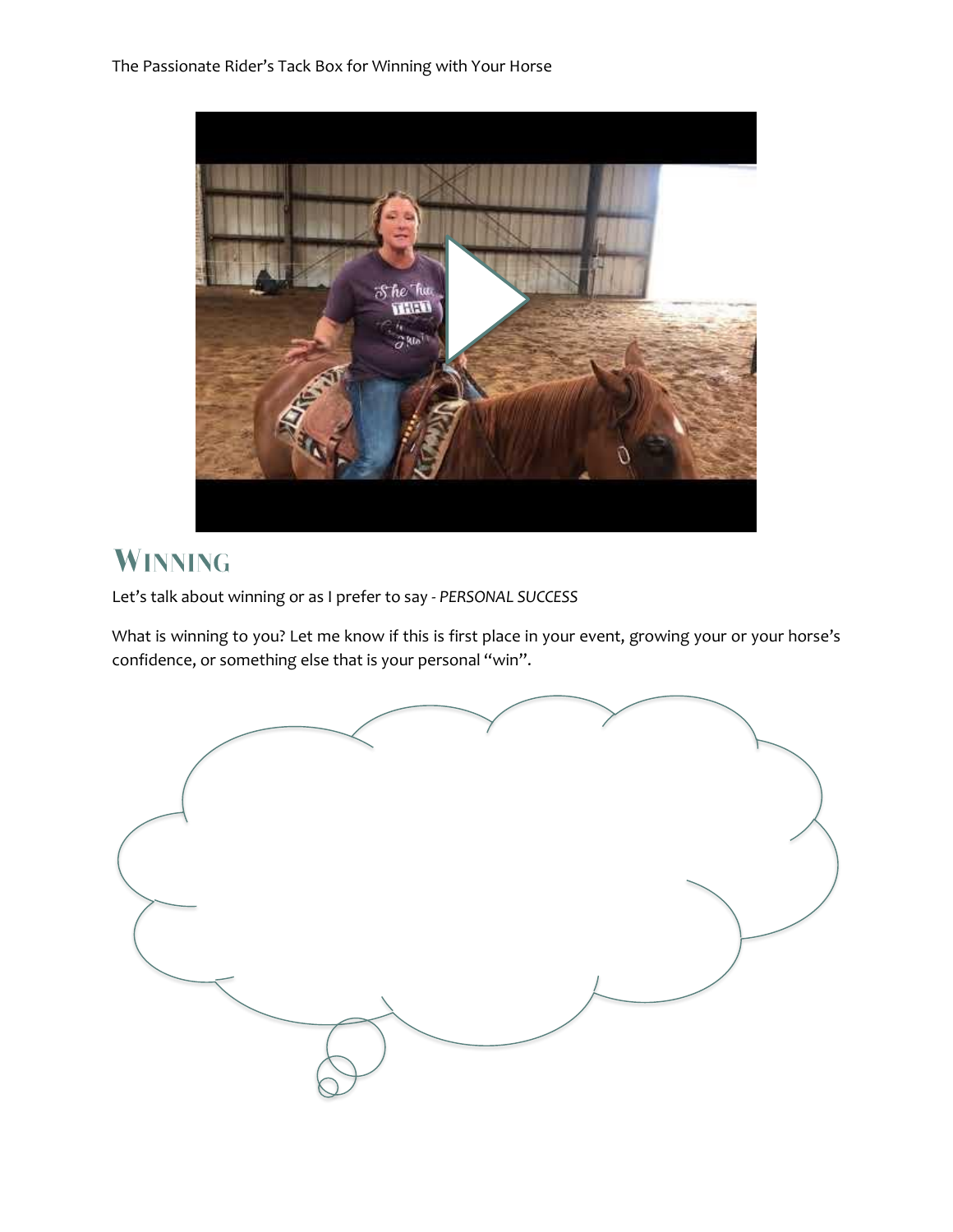Winning to many, means taking first place, and there are a lot of times this fits and makes a nice dictionary definition. I, personally, like to take this idea further.

What Is Winning?

- Achieving small goals like stepping stones en route to our overall large goal
- Making progress
- Working each day to progress and improve
- Simply not walking away
- Eliminating negative thoughts and habits

All these elements will help you be a winner both with and without your horse!

*"IT DOES NOT MATTER HOW SLOWLY YOU GO AS LONG AS YOU DO NOT STOP." - CONFUCIUS*

#### **Use the space below to tell me about your experiences:**

- What is your most recent win?
- Did this guide you closer to your main goal?
- Do you have a plan to continue you progress?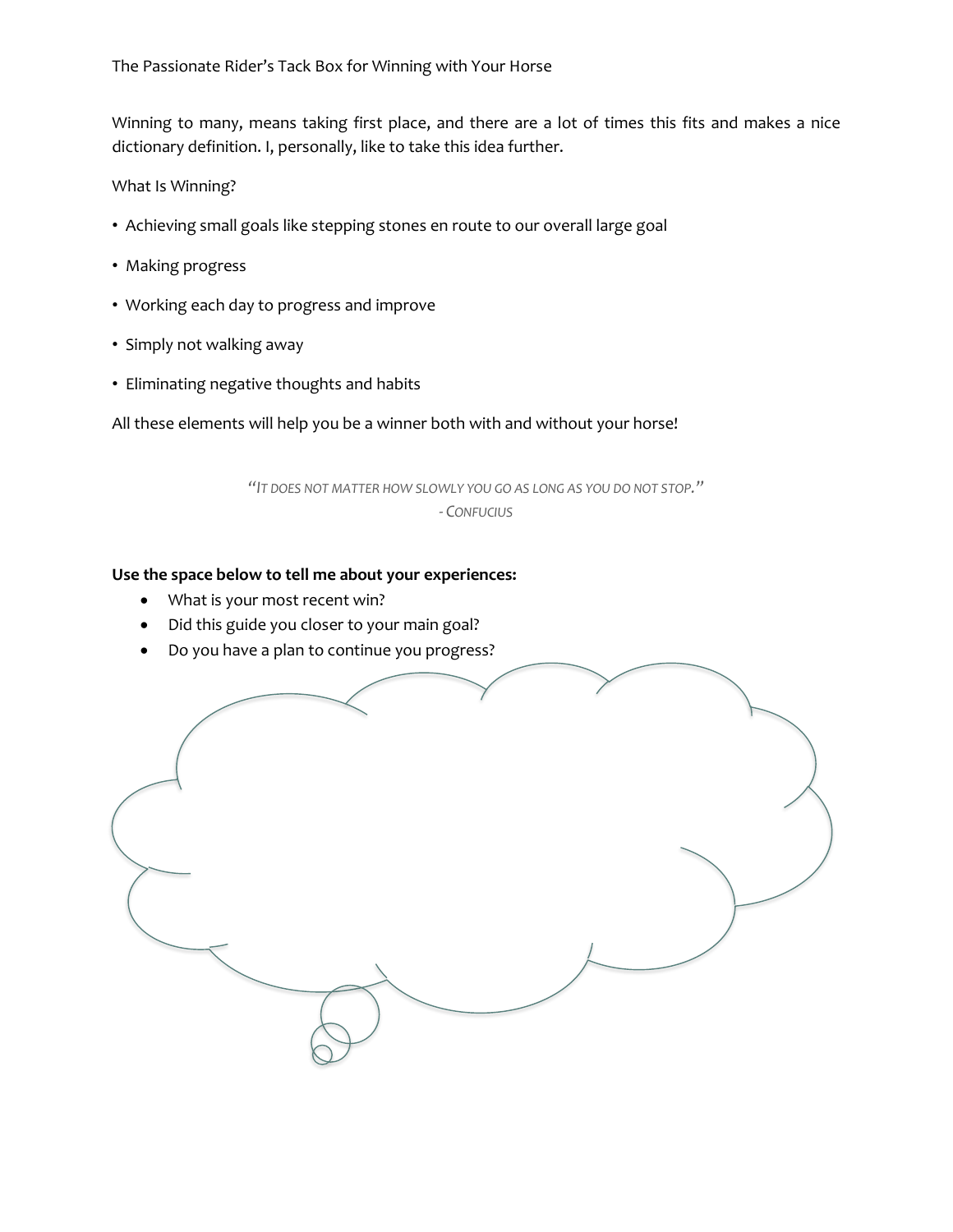## **GOALS**

First, we must have goals.

Because once your goals are set, winning is easier to define in each individual situation.

Many people strive to continually improve.

When I work a barrel horse who has had gate issues and drifts by the first barrel, to now entering the arena with confidence and turning a smooth first barrel, then I've achieved a goal toward my win and it's through creating Harmony with my horse.

Some of my clients are working at learning their event, getting to know their horse and creating Harmony; maybe a clean run is a goal for them.

#### **Use the space below to examine your goals:**

- What is setting you back from achieving your win?
- What goals will help you achieve your win?
- Are you striving to reach your goals and falling short?

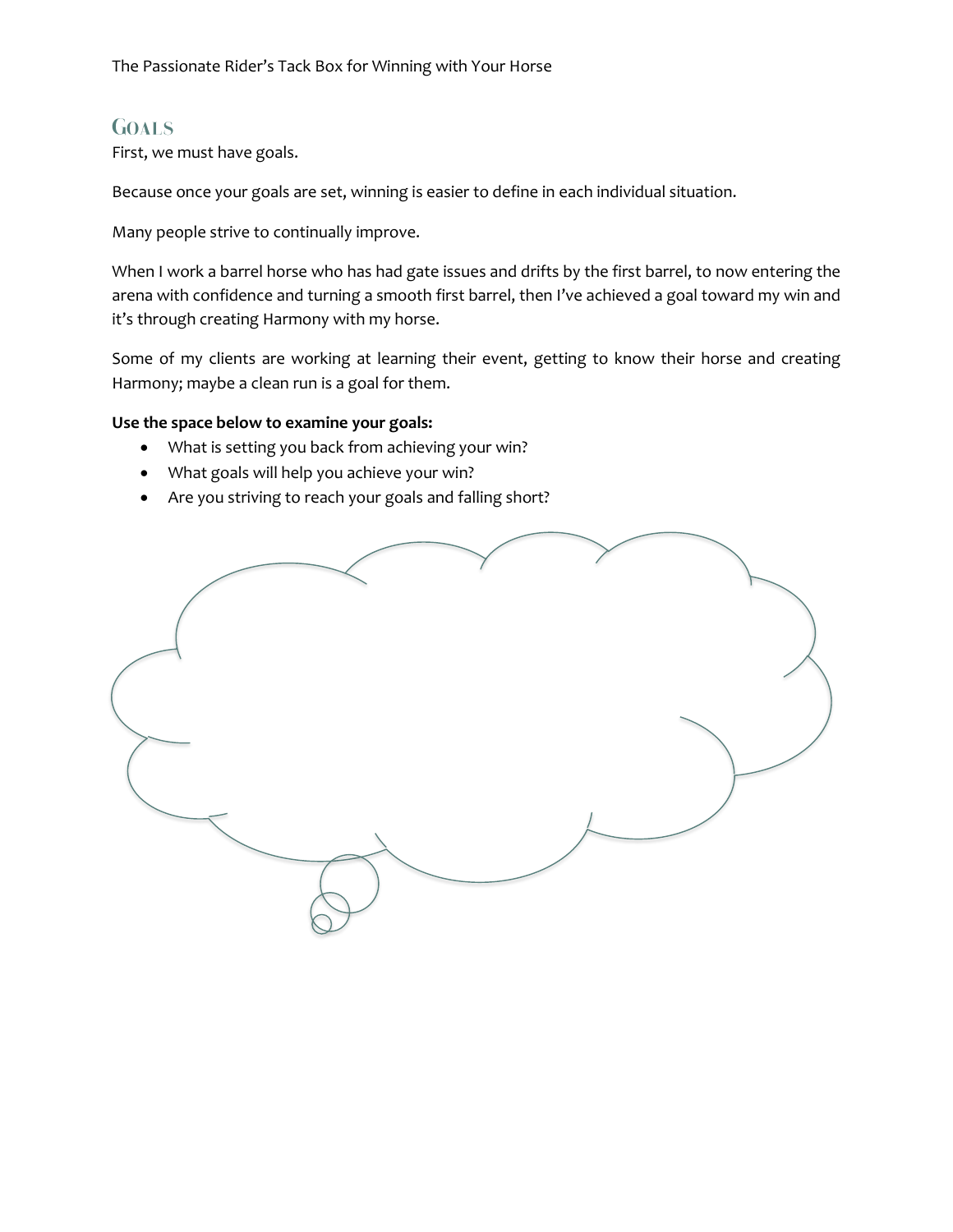The Passionate Rider's Tack Box for Winning with Your Horse

#### **Take a look at your goals:**

- Do you feel there's a connection between yourself and your horse that could be stronger to help achieve your goals?
- When do you feed most connected to your horse?



Read further and let's get you on your way to achieving harmony with your horse and having a winning ride.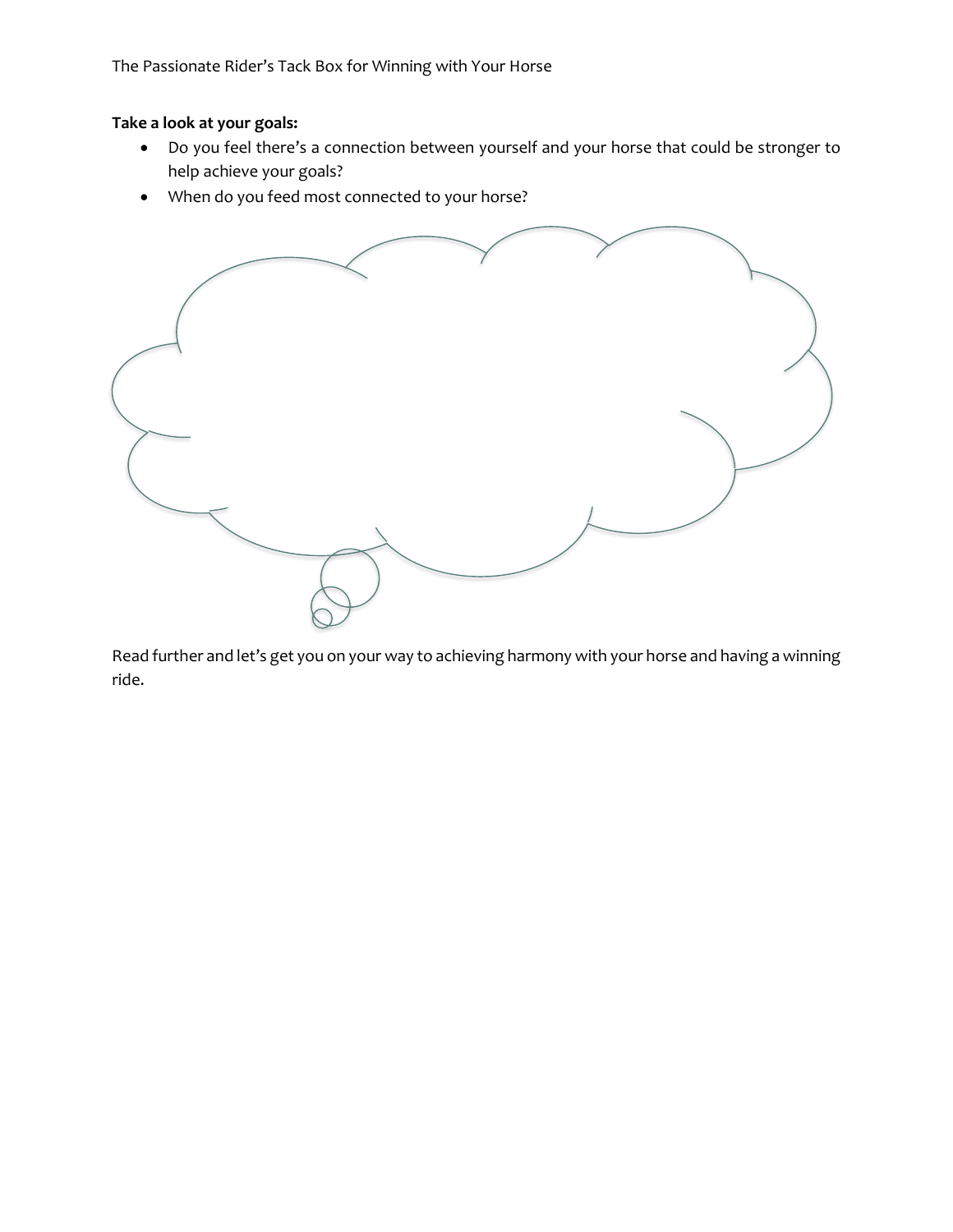## **COMPONENTS OF THE WIN**

As you see there are many ways to view winning, and there are some components I believe are crucial to obtaining your win by creating harmony with your horse.

Three Main Pillars to Building Confidence and Harmony, the elements of obtaining your win:

MINDSET SKILLS/HABITS ACHIEVEMENT

## **MINDSET**

Mindset -noun 1) an attitude, disposition, or mood 2) an intention or inclination

Mindset is very important when you approach your horse and how you view your event, daily activities, or casual riding.

I believe that integrity, compassion and hard work are key elements to a successful mindset and to creating harmony with your horse. Always be honest, commit to your horse both mentally and physically and have compassion; they have feelings as well.

#### **INTEGRITY & GRATITUDE**

#### **Use the space below to examine your relationship with your horse:**

- Why are you working with *this* horse?
- How do you feel your horse reacts to your body language & attitude?
- Describe a time you were having a bad day and thought your horse could tell! How did he/she behave? What was your response?

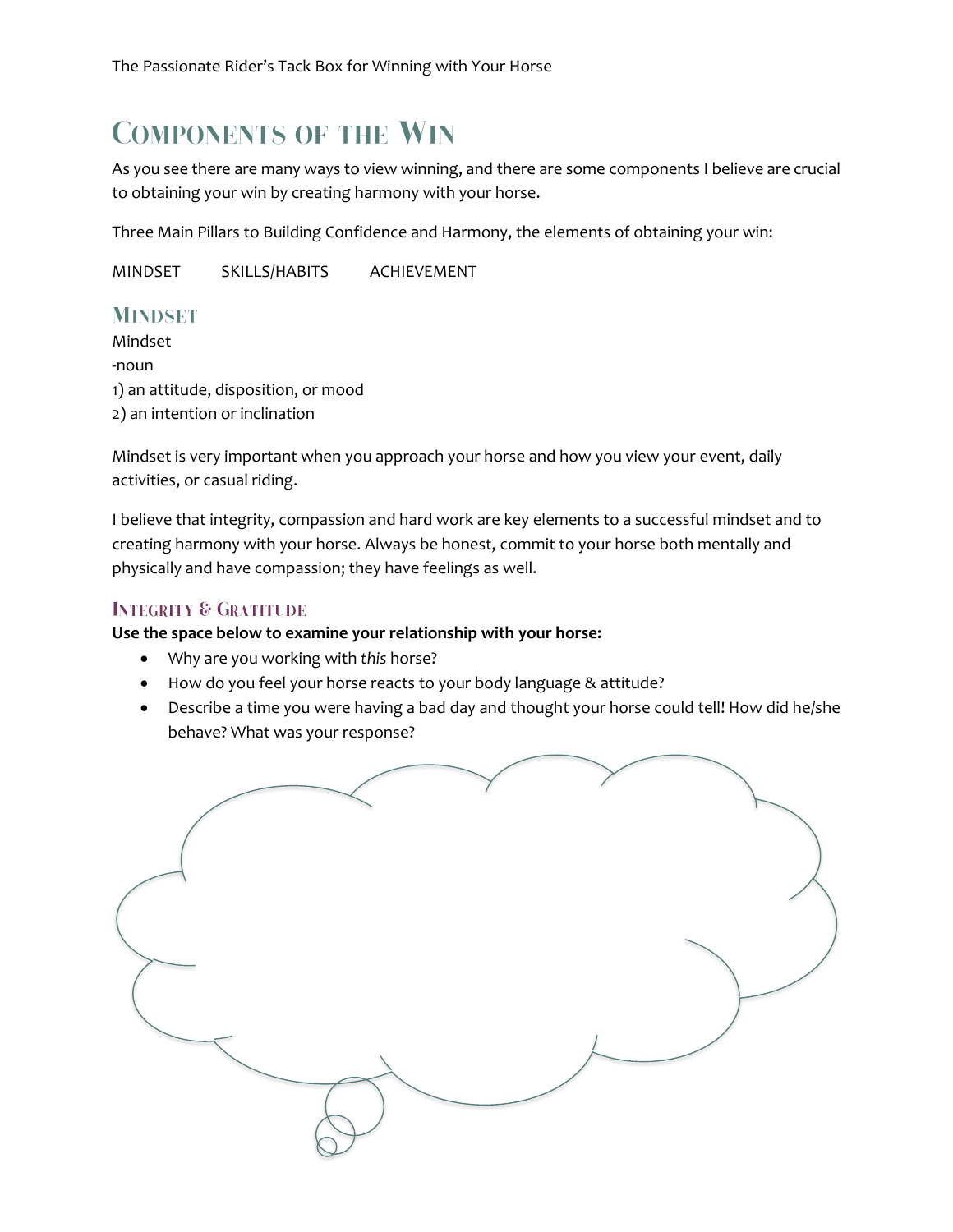Do you have gratitude for what you have at your fingertips? I believe we must always be thankful for having the privilege of access or ownership of a horse, the ability to work with/ride this horse. Owning a horse is a choice and a privilege; be thankful and gracious for the opportunity to work with this animal, don't be resentful of the "work" they require. A successful horseman will be respectful of their horse, have a strong connection, and work to achieve and maintain a harmonious relationship with this working partner.

Horses have a thought process and they can feed from your energy. Be kind to them; they have feelings. Approach them as you want to be approached; happy, positive, supportive - don't demand, ask. Remember we must be striving to have a connection, harmony with our horse, like Sheri Cervi and Stingray, Charmayne and Scamper!

#### **Use the space below to describe your attitude toward your horse:**

- What characteristics of your horse are you grateful for?
- Are you truly appreciative of the creature you've chosen to take into your care?
- Do you feel resentful or grateful for the "work" required to keep your horse?

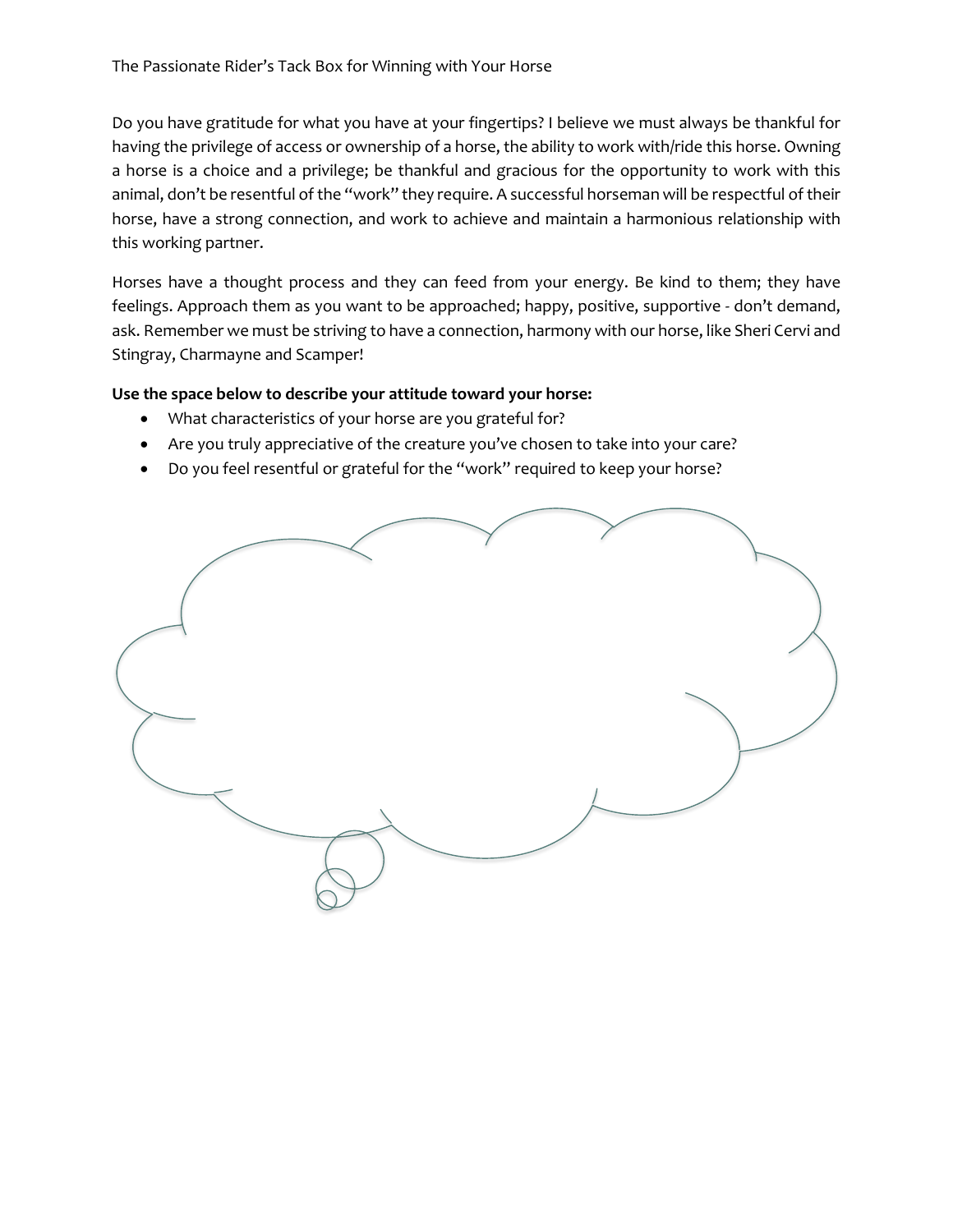#### **HARD WORK**

Hard work is a daily action, when it is cold, hot rainy, windy we still make an effort to connect with our horse. Hard work is being attentive to your actions and learning to improve yourself and your horse. This is a daily effort towards a goal and making a plan come to fruition. Hard work means being committed and not quitting. As the old saying goes - when the going gets tough, the tough get going.

> "EIGHTY PERCENT OF SUCCESS IS SHOWING UP." -WOODY ALLEN

#### **In the space below, tell me about your work ethic & commitment:**

- Do you have the time required to commit to improvements in you and your horse?
- Do you have the consistent work ethic to make your dreams a reality?
- How much time do you currently spend working with your horse?



Any goal worth achieving needs daily commitment and practice. We choose to own our horses and we must provide the care necessary and be committed to training and working with them to reach a goal.

Here are some common daily activities many riders implement to gain constant improvement:

- Ride daily or as much as possible, each horse will have personalized needs
- Keep life fun, switch up your riding routine so it is not monotonous
- Implement daily self-improvement; body and mind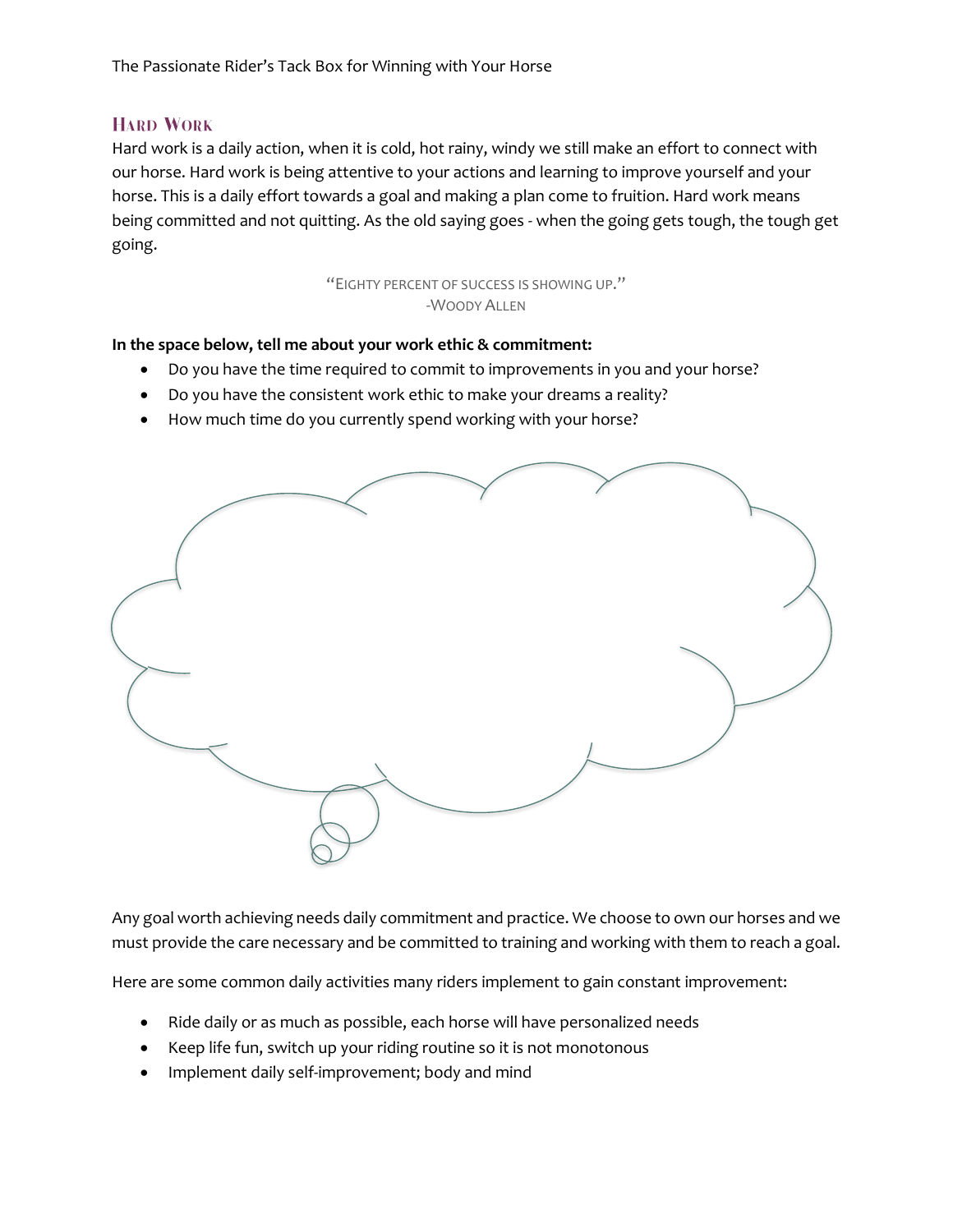I personally ride daily. I have young horses I am training from start to finish, and I have my competition horses that I have goals set for, and I train regularly to obtain those goals. Training horses is just like any sport, keep pushing forward and growing each day. We cannot ride once a week or every 4 days and expect to improve; we must stay focused. Wind, rain, bad weather can't stop us - fair weather riders will reach fair weather goals.

## **SKILLS & HABITS**

We must always work to improve ourselves and horses, and proper conditioning is an important improvement. Rider and horse must be strong mentally and physically for the type of riding we are pursuing and our habits play a large role in developing those strengths in both. In addition to those strengths, we must train the horse and give him the skills and tools necessary to be successful.

## **SKILLS**

#### **Please answer the following questions below:**

- What level of skill do you fall within? How many years have you been riding?
- Are there certain riding exercises you are uncomfortable with? (riding outside, in the hills, asking your horse for certain maneuvers)
- Is your horse properly trained? Does he have the skills to fulfill our expectations?



I ask these questions so that we all think about ourselves and our horse together. Is there Harmony? Are we asking the right thing and giving them the proper skills or do we just go at them and expect them to perform without proper preparation?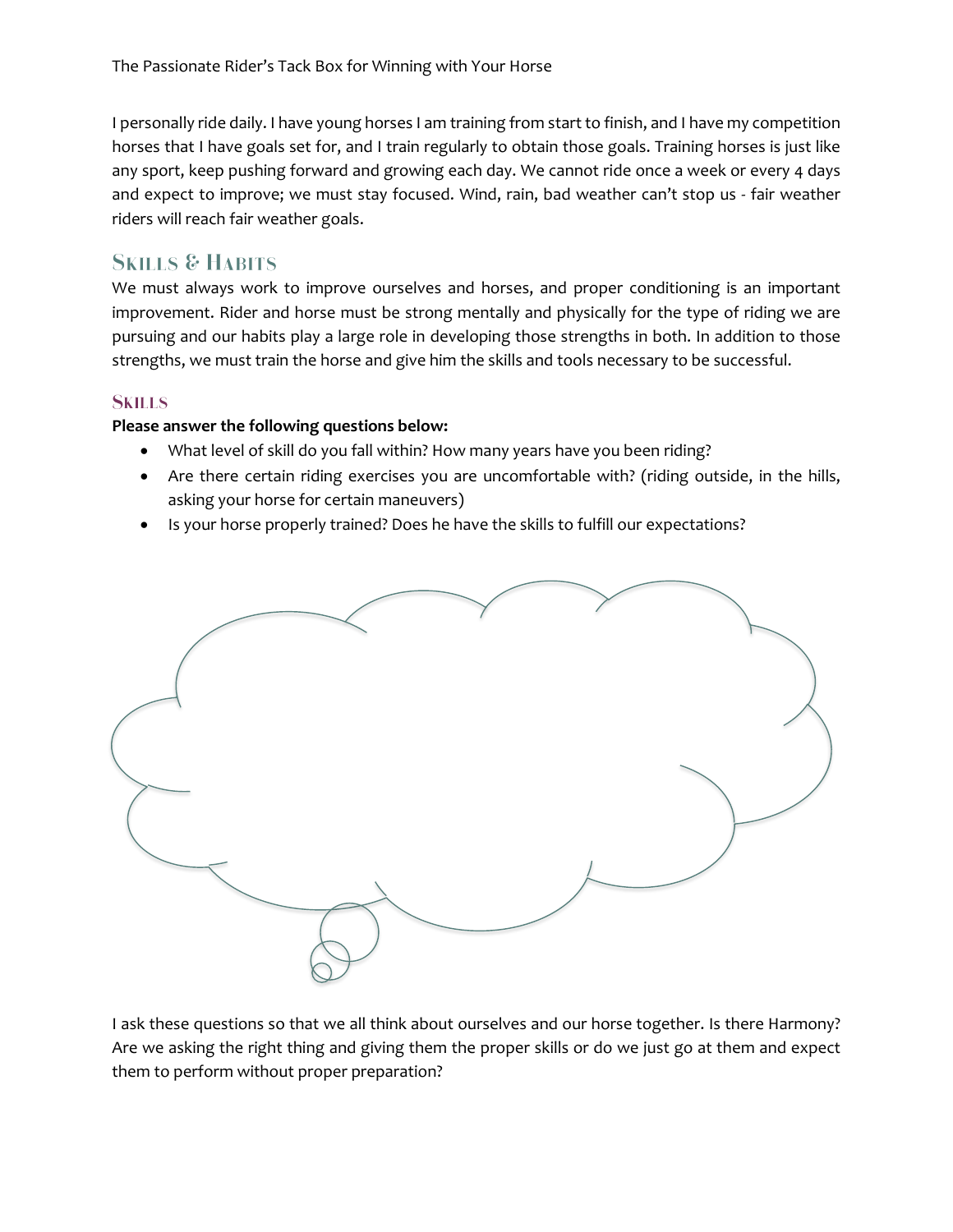### **RIDER & HORSE HEALTH HABITS**

Next let's talk nutrition. Are you and your horse eating properly? Is your horse well fed for the sport he or she is expected to perform? Is your horse fit - aerobic fitness and muscular? Are you giving them the proper exercise?

These are all very important to consider, if you have ever played a sport think about summer off or even just a week and then you jump back into soccer or basketball. How do your legs feel? Your lungs? Tired and labored I am sure; your horse will feel the same, I promise. Don't ask for more than you have prepared them for.

Each horse will have individual needs. Depending on their fitness level, their use (events, trails, hobby riding), and your goals, a specific training program needs to be implemented. It is easy to set a program to fit your horses needs once your goals are defined. Aerobic fitness will have a high precedence for speed events along with specific maneuvers and exercises to ensure muscle strength. If you ride just for pleasure then overall muscle fitness is more important and aerobic less as you usually are not running or doing things at a fast pace.

Are you personally fit to compete? Do you exercise, stretch, yoga? We need a strong core and fit legs. Our core strength will help us hold proper body position and our leg strength helps us to guide our horse and keep good posture as well.

My personal habits:

- Lots of water (minimum of 50% of my body weight each day in ounces)
- Plenty of protein to repair muscle
- Healthy carbs only (broccoli, cauliflower, asparagus)
- Daily exercise fence building, stretching, riding.
- Personal Development 15-30 minutes reading each day

My Horse:

- Free choice quality hay (unless over weight is an issue)
- Great mineral supplement
- Fresh scrubbed water tanks at least once a week
- Proper exercise for their intended use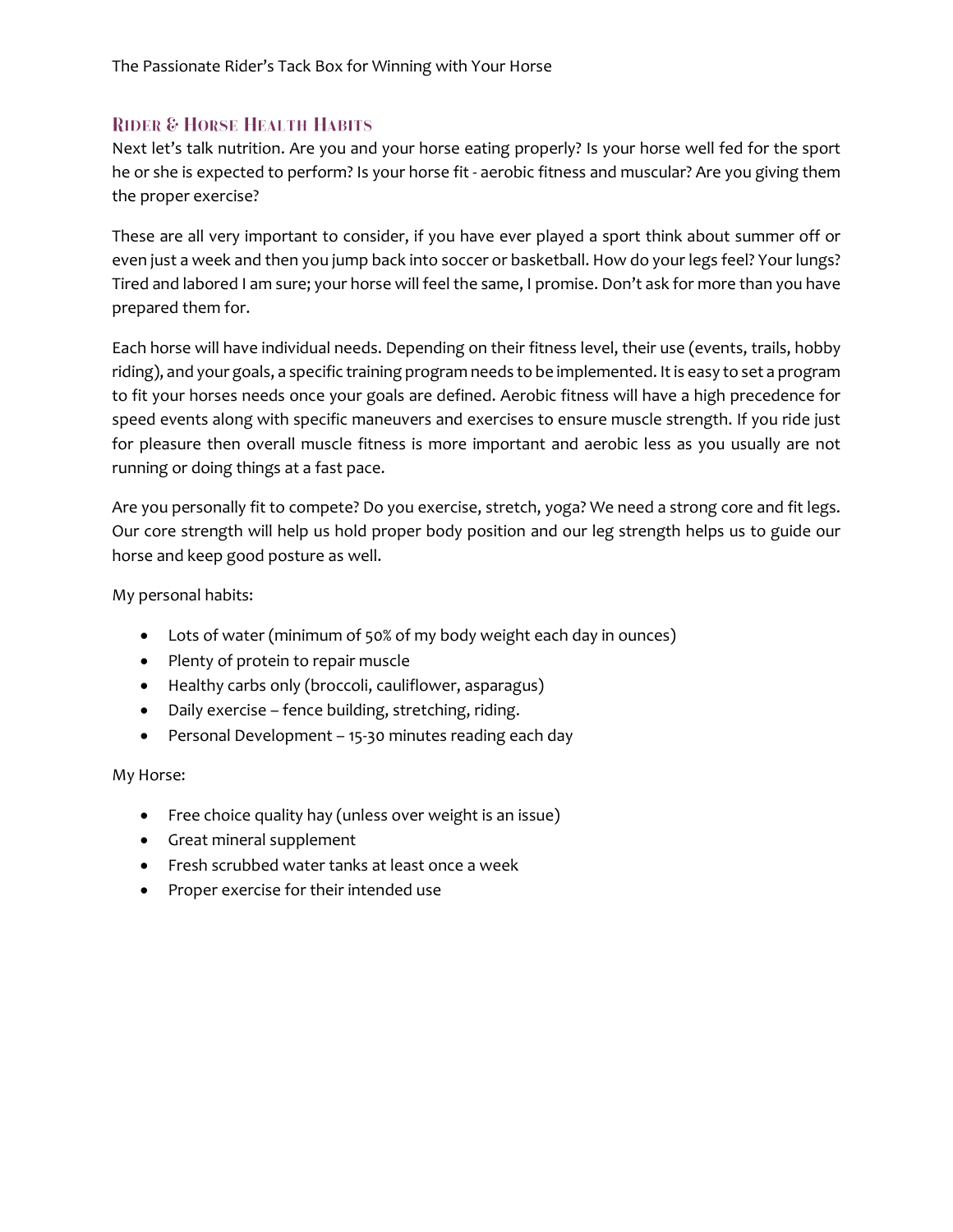The Passionate Rider's Tack Box for Winning with Your Horse

#### **Below, examine you and your horse's nutrition & fitness:**

- What are your exercise habits?
- How often do you ride your horse for exercise rather than training?
- Is your horse in a barn, pasture? What type of feed do you use?



# **ACHIEVEMENT**

Achievement is a personal goal or a competition win. Everyone has their own definition of achievement, just like winning. Many people will never compete in public or at an event, but they still have goals to reach for personal achievement. For some it may be as simple as going from being scared to ride outside of a small pen to venturing out to the arena or maybe even riding on the beach.

Many people enjoy trail riding and they set forth to learn proper care for their horse on the trail and supplies needed. When you plan a trip or trail ride you need to have a proper water source, pack feed for your horse, have a map or guide for the area and know how far you are from camp so you can return at a safe time.

As I give these examples, I want to keep reminding you that all these actions lead to your personal success and Harmony with your horse. When you have a connection and you work with your horse to reach your goal, obtaining your vision through finding Harmony is extremely satisfying.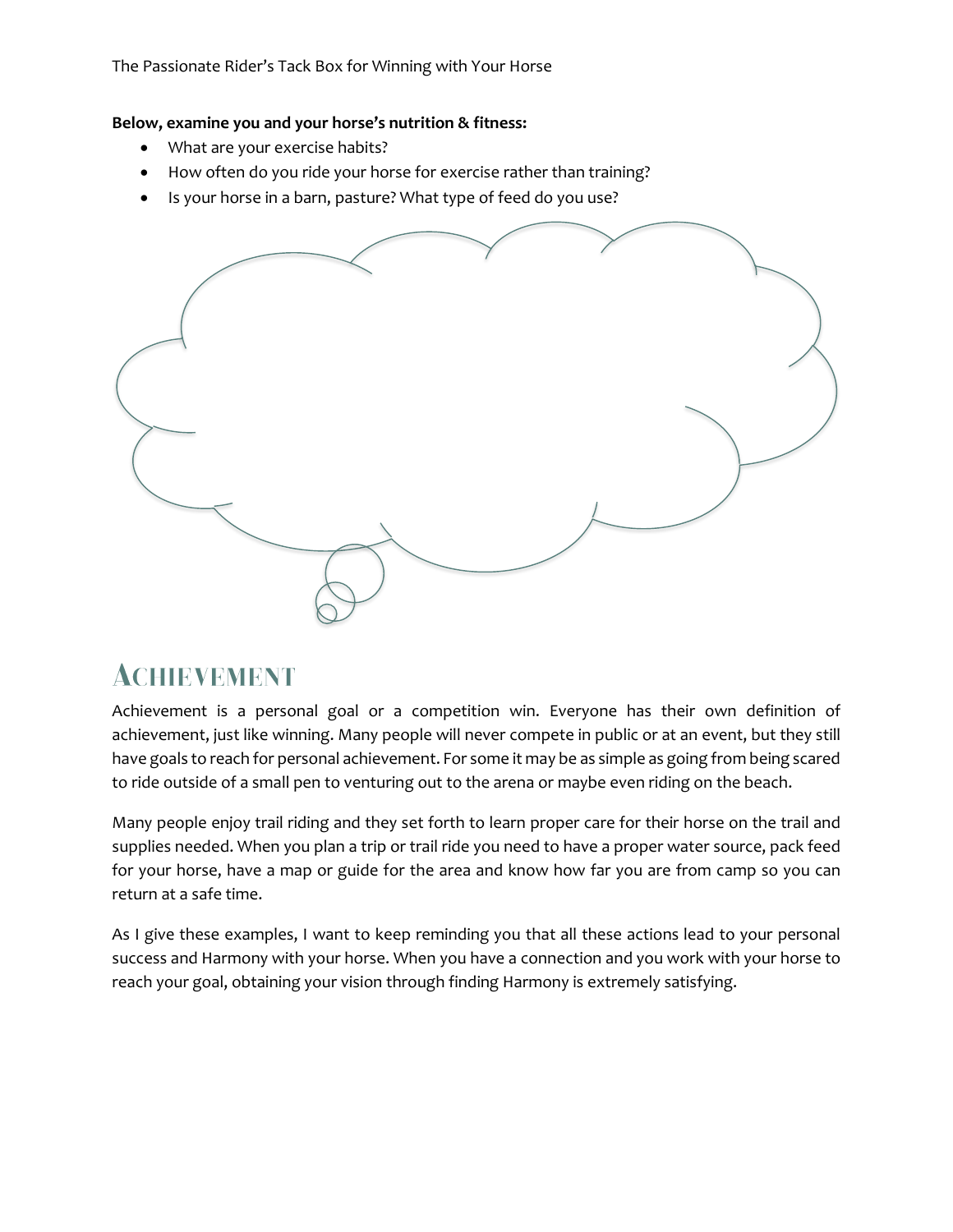# **NOW WHAT?**

Great work! Now you've exposed a few areas you're already amazing at, as well as the things you could improve upon. That's a powerful first step toward creating harmony yourself and mastering your next event.

There is nothing sweeter than finding a horse that you can connect with and move forward with to success. Through integrity, compassion, and hard work, you can connect with your horse, build confidence and Harmony and have a winning ride.

Is this not what we all want, personal achievement and a strong equine partner? Many people fix the horse, change the bit, switch trainers, but let's truly realize we need to connect and have Harmony with our horse to have sustainable success. I appreciate that you have taken the time to view my document and have a brief overview of my outlook and approach to help create a winning team. One must be dedicated and willing to work on themselves as much as the horse. I'm not a quick fix, lay blame kind of girl, I like to help each person, as well as the horse, create and build a foundation and confidence that will persevere.

If you are looking to improve yourself and build confidence and harmony with your horse. let's chat. I am as excited to see your success as you are.

## **[Schedule](https://alyssabigon.com/schedule-a-chat) a Chat**



#### **JENNIFER SUTTON SAYS:**

*"Alyssa broke my 3-year-old mare and she put a really nice handle on her. She is really soft in the face and WOW what a stop! I have been extremely impressed with my mare and excited to go on with her. Alyssa is helping me learn to ride her and to get comfortable with how she rides before sending her home. I have no doubt Alyssa will continue to help me with my mare down the road when needed. With the continuing help of Alyssa, my mare and I are going to become the team I*

*dream of being. When I am doing something wrong, she corrects me by not only talking me through it but by showing me while explaining so I know how to change what I did wrong."*